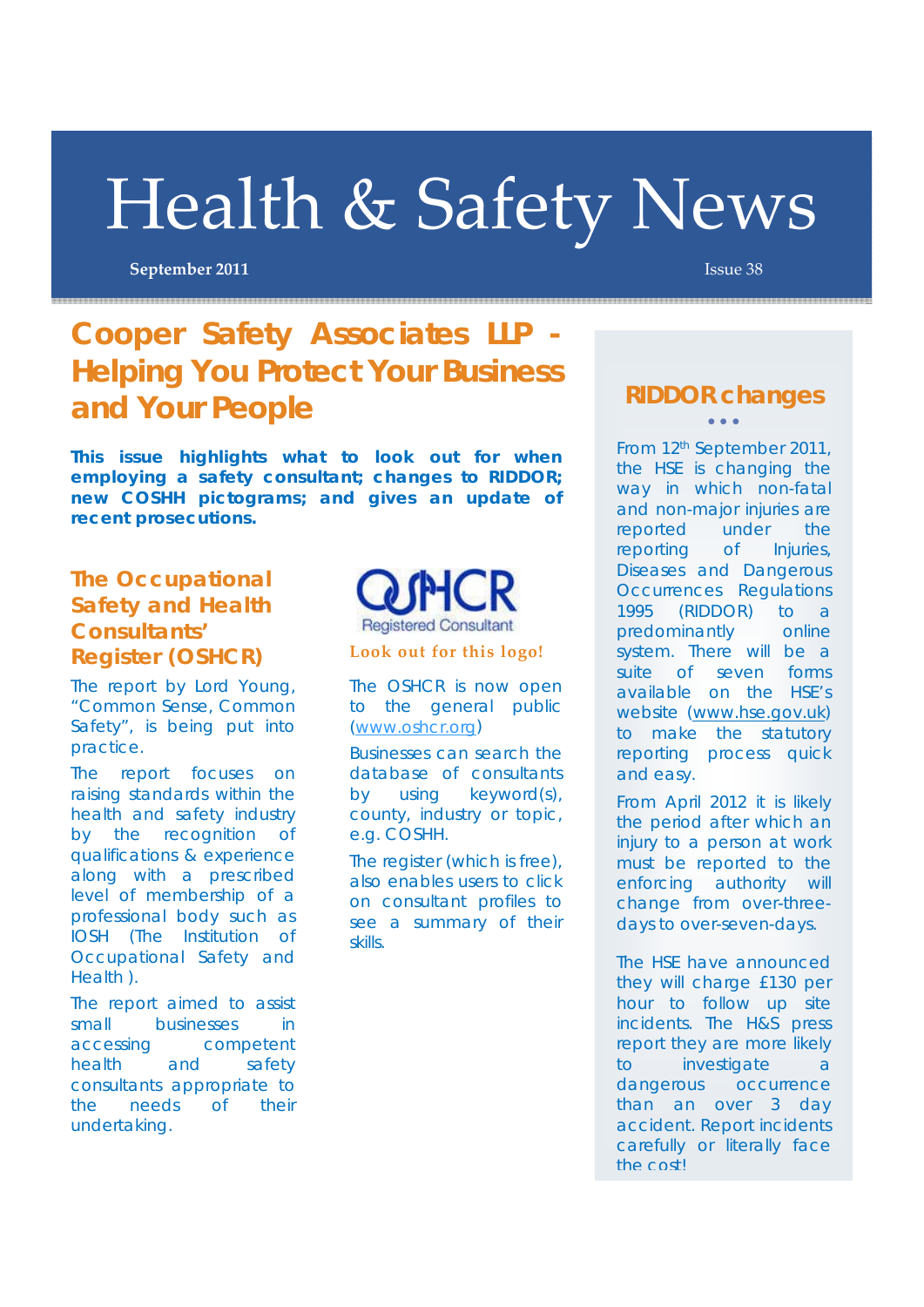#### **New COSHH hazard pictograms**

New chemical safety pictograms are being introduced worldwide as part of the global harmonisation system to standardise labelling. These new pictograms are already in use alongside current labels but will take their place during 2015.



Corrosive (causes severe skin burns and eye damage), serious eye damage

## **Current COSHH labels**







Corrosive **Toxic** Toxic **Harmful or Irritant**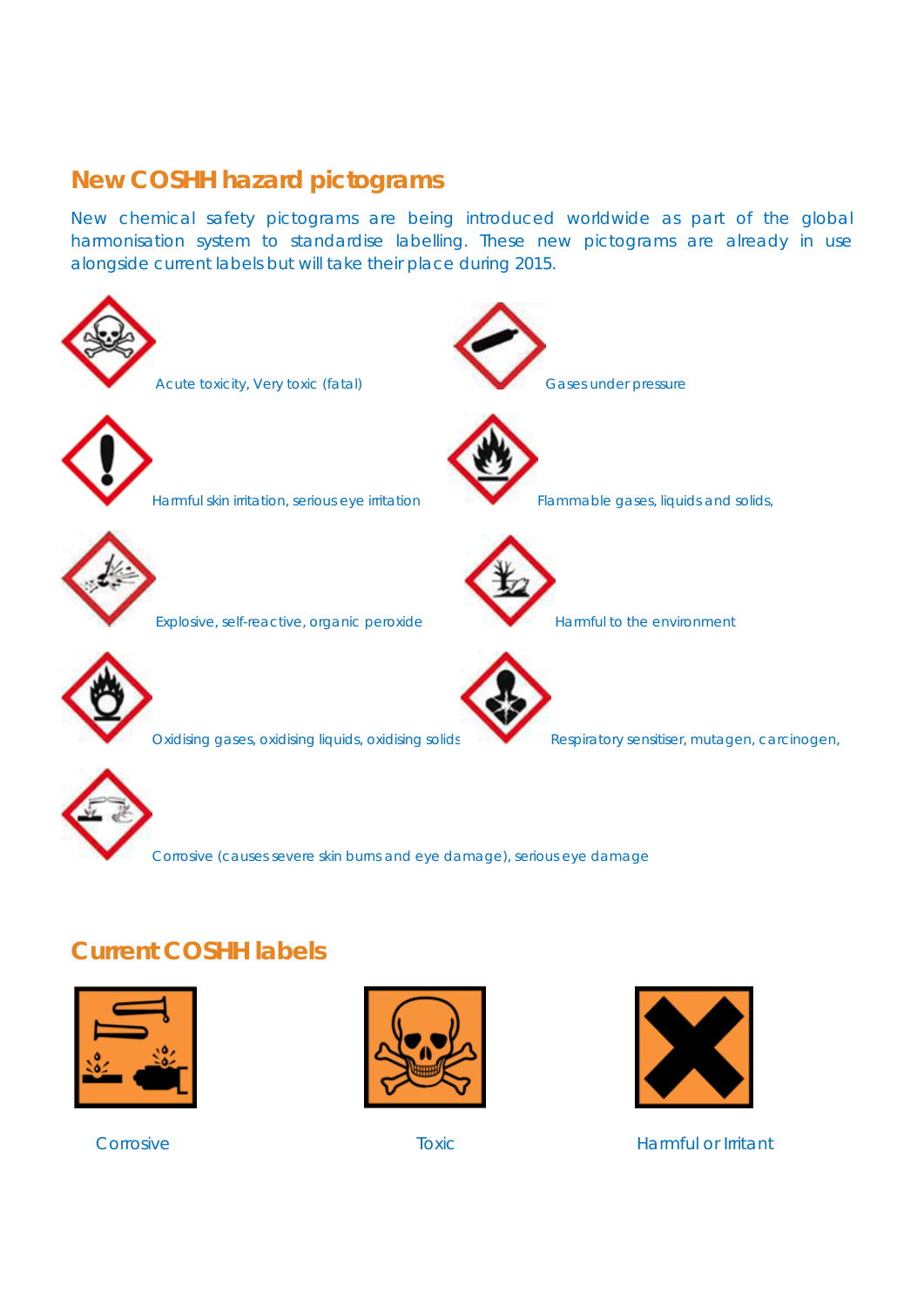## **Recent Health and Safety Prosecutions**

**An overview of some recent prosecutions brought by the Health and Safety Executive (HSE)** 

#### **Inadequate personal protective equipment (PPE)**



company was fined £27,500 with £10,700 costs under COSHH for not providing suitable personal protective equipment (PPE) to a worker at their factory. His inadequately protected hands came into contact with paper insulation that was soaked in dodecylbenzene (DDB) oil. This caused him to suffer skin irritations across large parts of his body. He has been left with permanent scarring, has to avoid contact with many substances that cause further skin irritation and has been forced to retire on medical grounds. The HSE also issued the firm with an Improvement Notice, which required it to provide suitable PPE; disposable chemical-resistant suits; gloves and footwear.

### **Exposure to asbestos**



A South Yorkshire company pleaded guilty to two charges under the Control of Asbestos Regulations 2006 and was fined £5,500 with £6,250 costs. The local council bought warehouses from the company in July 2009 and arranged for a professional asbestos survey to be undertaken before demolishing them. The council's surveyor identified large amounts of white and brown asbestos-containing materials (ACMs) within both warehouses. The council notified both the company and its sister company of the risk from the ACMs. However, the sister company continued to expose workers to ACMs by requiring them to clear out a warehouse of wines and spirits where asbestos was present.

#### **Working at height**

A Shenfield school was fined £6,500 with £2,243.85 costs after pleading guilty to breaching Section 2(1) of the Health and Safety at Work etc. Act 1974 (HSWA) because its caretaker fell from height whilst carrying out some recladding work. He fell 1.9 metres to the ground from an unguarded platform, sustaining two broken ribs and needing a three-inch metal plate screwed into his broken arm. The HSE told Chelmsford Magistrates' Court that the school had failed to take suitable and sufficient measures to prevent the worker falling from height whilst carrying out this work.

#### **Safe Systems of Work**



An interior design company was fined £25,000 with costs after pleading guilty to breaching section 3(1) of the HSWA. Two men were injured while carrying out refurbishment work at a retail outlet. The court heard that three men poured concrete into an opening which had been left after the stairs and an escalator had been removed. The temporary propping collapsed, causing the men to fall to the floor below. One of the men dislocated his shoulder, another fractured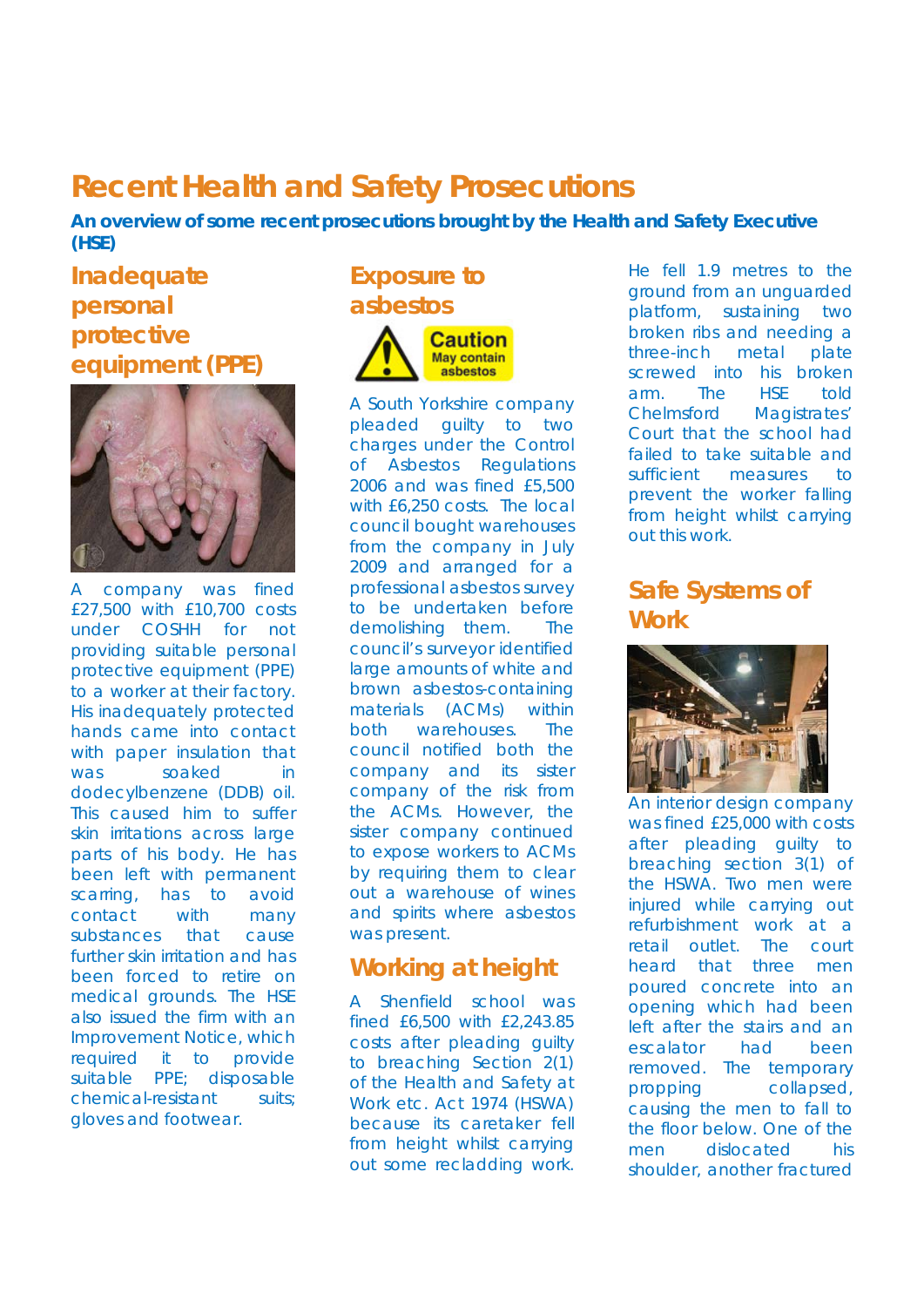his elbow and pelvis and the third man was left unhurt.

#### **Work Equipment**



A printing company was fined £7,500 with £8,272 costs for breaching Regulation 11(1) of the Provision and Use of Work Equipment Regulations (PUWER). A worker fractured his index finger, lost his middle finger to its first joint and lost the nail and a section of his ring finger due to a fixed machine guard not being in place. The worker attempted to clear a blockage from underneath a belt on a stacking machine conveyor belt when his right hand got trapped in its cogs resulting in these injuries. This resulted in him being absent from work for seven months. HSE inspectors found a number of other safety guards and safety devices missing from various machines within the printing firm.

#### **Safe Systems of Work**

A mineral company was fined £8,000 with £5,236 costs for breaching Regulation 3(1) of the Management of Health

and Safety at Work Regulations and Section 2(1) of the HSWA. An employee climbed onto the grill of a feed hopper to empty a bag of vermiculite but fell and impaled himself on spikes used to rip bags open. He sustained multiple injuries and is considered 'lucky to be alive'. There were no safe systems of work derived from a risk assessment. The control measures were inadequate to prevent a worker from climbing into the hopper.

#### **Machine Guards**



An engineering company was fined £45,000 with £24,000 costs for breaching Section 2(1) of the HSWA; and the machine installer was also fined £30,000 with £16,000 costs for breaching Section 6(1)(a) of the HSWA. A 23-year-old worker survived being dragged through a 125mm-wide aperture on a computer controlled conveyor system for moving steel beams as he looked into it to check the line of work at the

engineering company. He sustained injuries to his stomach and bowel, broke his back in two places as well as his pelvis, hips, an arm and a number of ribs. Although the worker was inexperienced, the court found that the injury had primarily resulted from lack of a machine guard, for which it held both companies responsible.

**Risk Assessment** 



A factory was fined £33,333 with £49,247 costs for breaching Section 2(1) of the HSWA after a worker died. The tragedy took place when workers tried to unload a 5-tonne crate from a container using a 4 tonne capacity forklift truck. The deceased climbed on the back of a forklift truck to unhook a chain from a corner of the container. The forklift reversed too far trapping him against the roof, which led to his death. The manager had been in the process of carrying out a risk assessment on the process but the workers continued working in an unsafe manner in his absence.